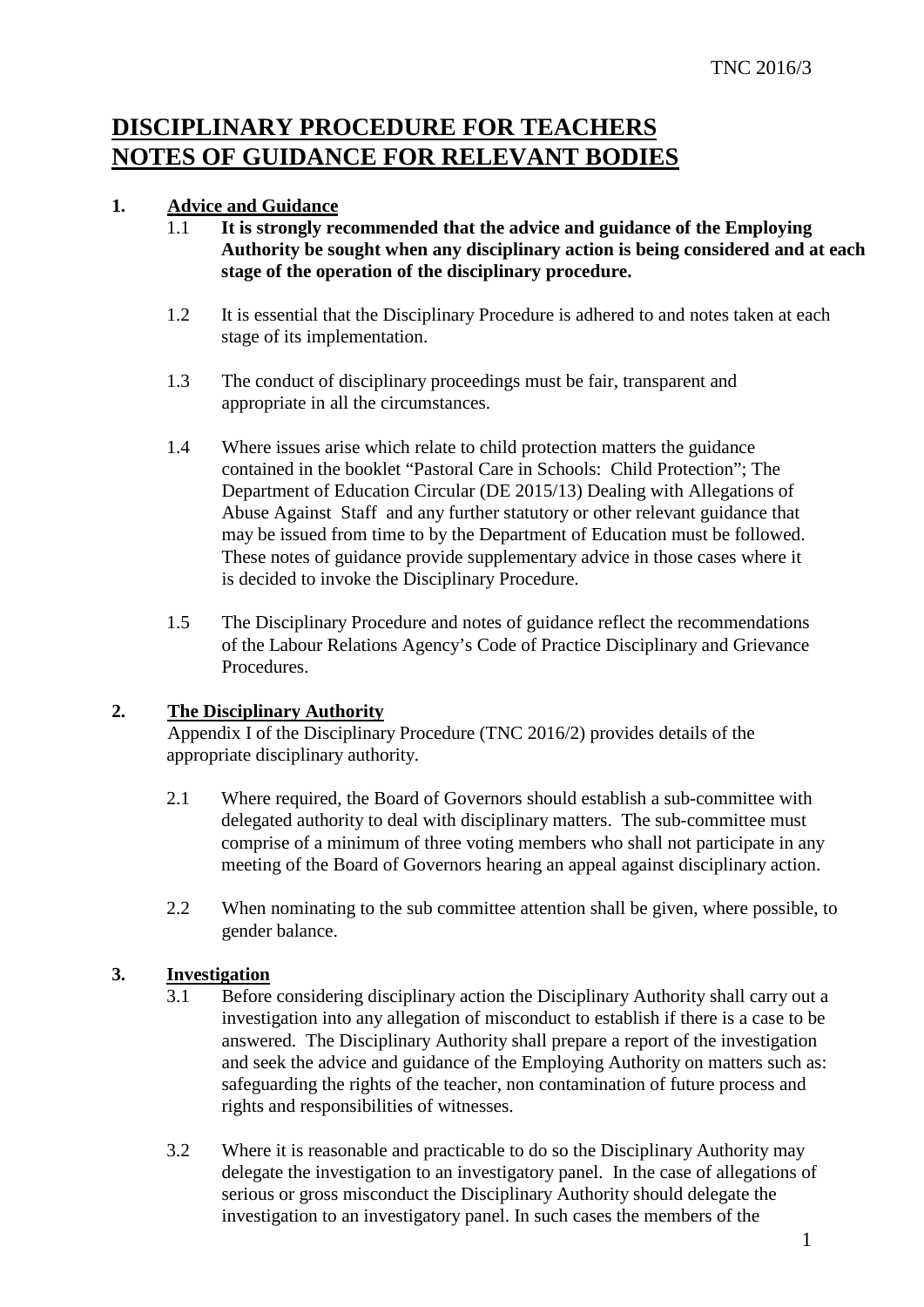Disciplinary Authority should play no further part in the investigation. The investigatory panel, with delegated authority to carry out the investigation, may consist of governors, the Principal, or external third party/parties, or any combination. In circumstances where Governors are intending to engage an external third party/parties the rationale for this course of action and the identity of the third party/parties will be communicated to the teacher and/or Trade Union in advance of the commencement of the engagement. At the conclusion of the investigation, the investigatory panel will report the findings to the Disciplinary Authority which will decide whether or not disciplinary action should proceed. The remaining Governors will take no further part in the investigation, but will remain available to participate in any subsequent disciplinary action and, if necessary, appeal process.

- 3.3 However, in the case of an allegation of child abuse the guidance 1.4 above must be followed. No disciplinary investigation shall be commenced and there must be no interference with evidence.
- 3.4 In the case of other allegations of misconduct which may lead to a police investigation the advice and guidance of the Employing Authority must be sought before any action is taken, including an investigation. Where a police investigation is taking place into a directly related matter at the same time as an internal school based investigation, the school investigation shall normally be deferred, pending the outcome of the police enquiry.
- 3.5 As part of the investigation the Disciplinary Authority or other delegated person/s may wish to meet with and/or consider relevant information from other persons. See Section 5 on witnesses and witness statements.
- 3.6 The Disciplinary Authority should write to the teacher to advise him/her of the allegations being investigated and invite him/her to a meeting to respond to the allegations. The teacher should be made aware of the potential disciplinary consequences of the allegations and advised of the timescale in which he/she will be informed of the outcome of the investigation.
- 3.7 An investigation conducted under the Bullying and Harassment Procedure shall substitute for an investigation required under the Disciplinary Procedure, as appropriate.
- 3.8 On concluding the investigation the Disciplinary Authority may decide that:
	- 1. disciplinary action is appropriate and shall proceed to the formal stage of the procedure by inviting the teacher to a disciplinary meeting, or
	- 2. disciplinary action is not appropriate. In which case the matter should be discussed with the teacher informally, with a view to seeking ways of improving the situation. The Disciplinary Authority should make it clear to the teacher that this discussion is not a verbal warning, but an informal attempt to resolve the issues. A brief record of this discussion should be taken, a copy retained in school and a copy given to the teacher.

# **4. Precautionary Suspension**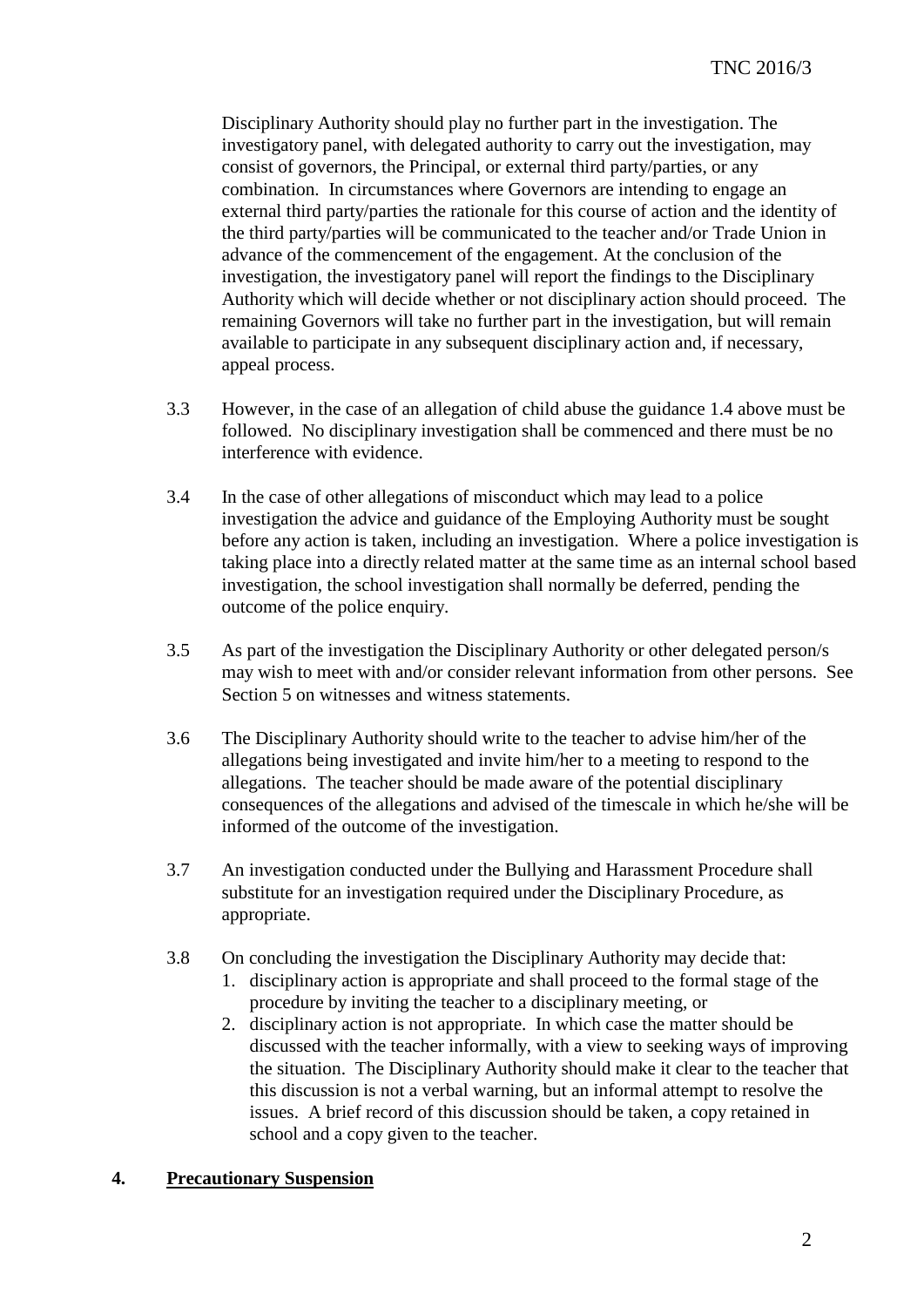- 4.1 The Employing Authority must, where practicable, be consulted immediately before a suspension is imposed, or, where this is not practicable, as soon as possible thereafter. Where the nature of the allegation/s of misconduct are such that it is considered appropriate to impose a period of precautionary suspension, the Board of Governors, the Chairperson or the Principal shall suspend a teacher. Precautionary suspension shall be with full pay.
- 4.2 Such suspension should only be imposed after careful consideration, should be kept under regular review and not be unduly protracted. Precautionary suspension is appropriate where, for example:
	- i. children are deemed to be at risk
	- ii. the continued presence of the teacher would place him/her at risk
	- iii. the teacher's continued presence may impede the investigation
	- iv. the alleged offence is of such serious nature that it may constitute gross misconduct**.**
- 4.3 The Board of Governors should consider alternative actions, which would be acceptable to the teacher, yet serve the same purpose as a precautionary suspension, such as a temporary transfer to other duties or alternative work without loss of pay. It should be made clear that any action taken is not disciplinary action.
- 4.4 The Board of Governors, Chairperson or Principal when exercising the power to suspend must immediately inform the principal or (as the case may be) the Board of Governors or Chairperson and record the action taken.
- 4.5 Where practicable, the Chairperson should meet the teacher concerned to confirm the precautionary suspension. The teacher shall be given written confirmation of the suspension, indicating that it is a precautionary measure pending criminal or disciplinary investigations or proceedings.
- 4.6 Precautionary Suspension should be kept under regular review and can only be ended by the Board of Governors.
- 4.7 Investigation of the alleged offences may result in the following outcome:
	- i. it is considered that there is no case to answer in which case the suspension shall be ended by the Board of Governors.
	- ii. there is a case to answer, and precautionary suspension is no longer necessary. The suspension shall be ended by the Board of Governors and the disciplinary procedure invoked.
	- iii. there is a case to answer and it is considered that the nature of the offence is such that precautionary suspension shall continue. The disciplinary procedure shall be invoked.
- 4.8 The Employing Authority must be kept informed throughout this process and its advice and guidance sought and considered.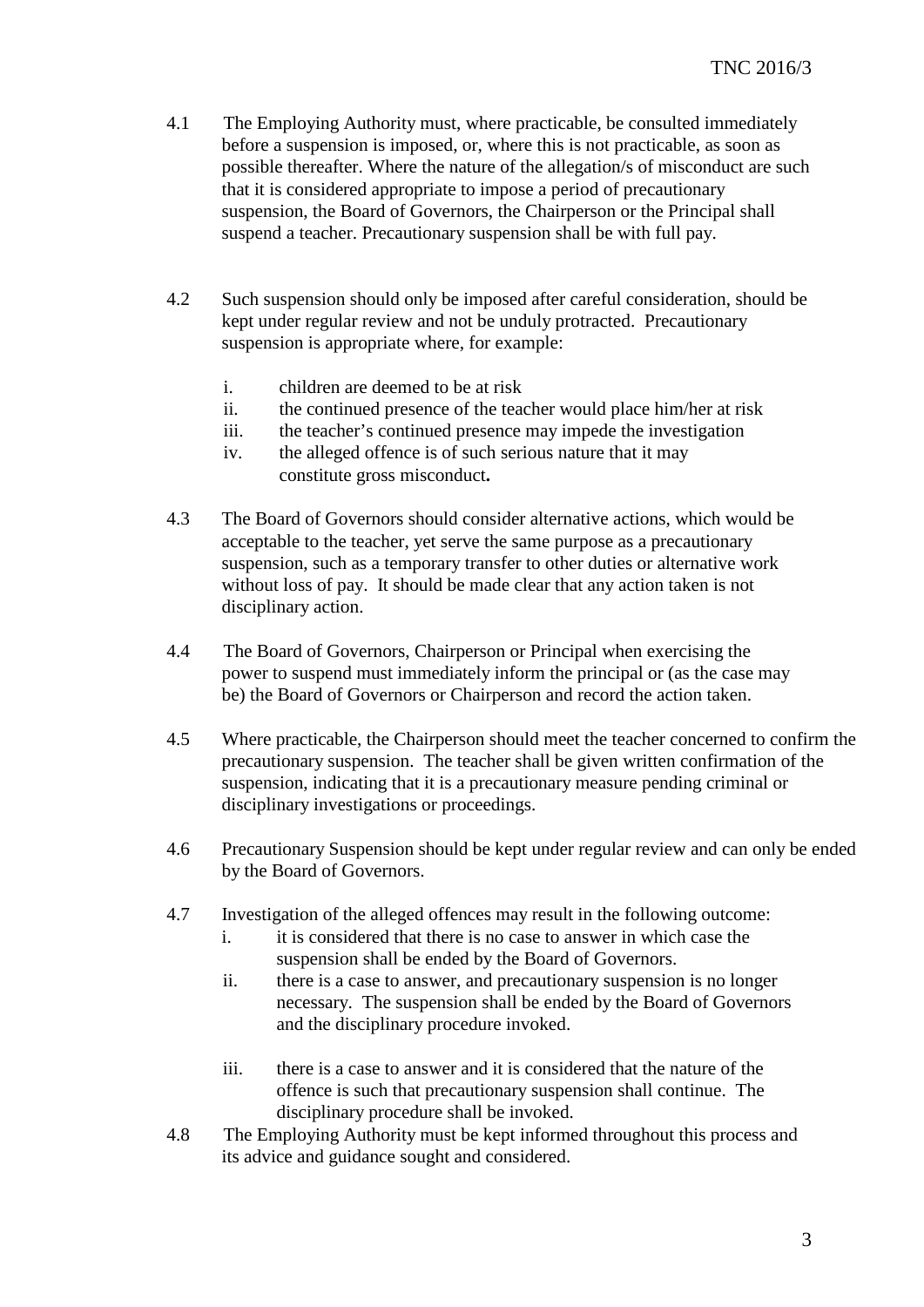4.9 Precautionary suspension is not a disciplinary penalty and its imposition is not intended to imply any decision about the outcome of the disciplinary process.

## **5. Witnesses and Witness Statements**

- 5.1 Where, in the course of the investigation, the Disciplinary Authority meets with other persons to obtain relevant information on the alleged incident/s they will ensure that any information is not only truthful but also objective, verifiable and relevant to the issues being investigated.
- 5.2 All those giving information to the investigatory panel should do so privately and not in the presence of any other person involved in or present during the alleged incident/s.
- 5.3 Witnesses shall be advised at the outset of the meeting of the extent of the information sought, that evidence will be treated as confidential, but that their anonymity cannot be guaranteed should the matter become the subject of disciplinary action, appeal, further proceedings or statutory discovery.
- 5.4 A written record of such meetings should be retained and witness statements taken.
- 5.5 Where possible a witness statement shall be in the witness' own handwriting, signed and dated. If this is not possible the witness statement shall be certified a true and accurate record, signed and dated by the witness and countersigned and dated by the person who prepared the statement.
- 5.6 No child under 18 years shall be interviewed as a (potential) witness without his/her parent or guardian being given an opportunity to be present. This does not preclude making general enquiries from pupils as to actions that may have occurred. Where a parent or guardian is present he/she should be required to give an undertaking of confidentiality. In the absence of a parent or guardian a teacher, other than an investigating teacher, should be present and act in loco parentis.
- 5.7 A witness shall not be party to a disciplinary decision, nor shall he/she be present when that decision is taken.
- 5.8 The Procedure does not normally require witnesses to be present and crossexamined at a disciplinary hearing and this shall only be considered in exceptional circumstances.

#### **6. The Disciplinary Hearing**

#### 6.1 **Notice of the meeting**

6.1.1 Where practicable, a disciplinary hearing shall be held within ten working days of the alleged offence/s. The teacher should be told clearly in writing, what is being alleged, provided with a copy of the disciplinary procedure and all documentary evidence to be considered by the disciplinary authority. Where further offences have come to light in the course of the disciplinary proceedings and/or investigations these should be included. The teacher should be invited, in writing, to the hearing to discuss the issues and be advised of all rights under the procedure including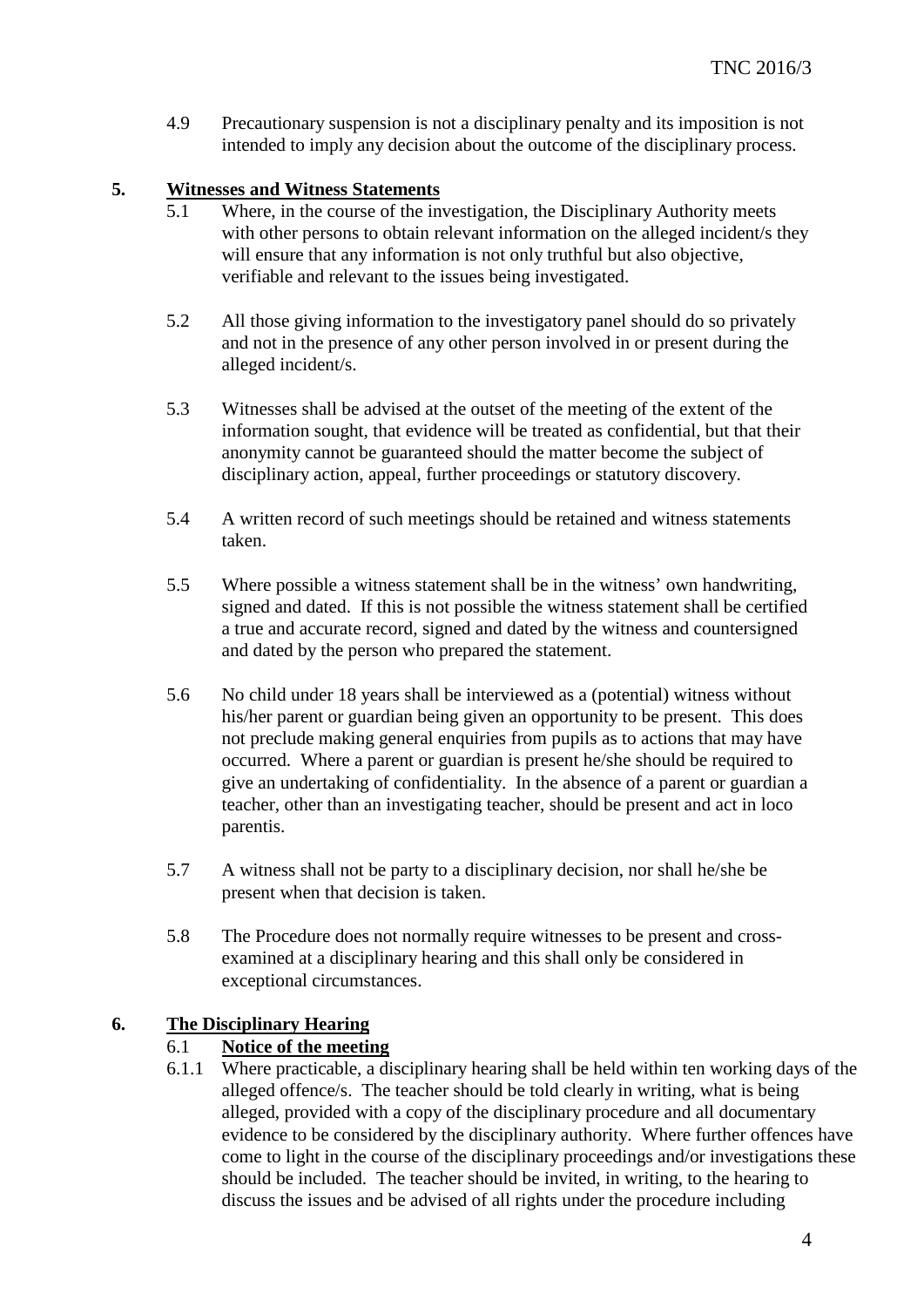specifically the right to be accompanied by a teaching colleague or a trade union representative. **Legal representation is not permitted**.

6.1.2 Any teacher invited to attend a disciplinary hearing must be provided with a minimum of 5 working days notice of the proposed hearing date to enable reasonable time to preparehis/her case.

#### 6.2 **Attendance of the Relevant Officer of the Employing Authority**

- 6.2.1 In the case of a controlled school, the Scheme of Management provides that the Chairperson of the Board and Chief Executive, or other officer(s) of the Board as the Chief Executive may nominate, may, upon giving notice to the secretary, attend any meeting of the Board of Governors or a committee thereof in an advisory capacity, but shall not vote on any question.
- 6.2.2 In the case of a catholic maintained school, the Scheme of Management provides that:
	- i. The Chief Executive or other officer of the Council as the Chief Executive may nominate and the diocesan administrator; and
	- ii. the Chief Executive, or other officer of the board as the Chief Executive may nominate; and may, upon giving notice to the secretary, attend any meeting of the Board of Governors or a committee thereof in an advisory capacity, but shall not vote on any question.
- 6.2.3 Additionally, Schedule 2 of the Education (NI) Order 1998 provides that the relevant officer of the Employing Authority is entitled to attend all proceedings of the Board of Governors relating to any case which may lead to the dismissal of any person employed to work at the school for the purpose of giving advice and such advice must be considered by the Board of Governors before a determination to dismiss is made.
- 6.2.4 Where the nature of an alleged offence is such that it may lead to the dismissal, including summary dismissal, of the teacher, notice of the disciplinary hearing and relevant papers shall be sent to the relevant officer at least 5 working days before the date of the meeting.

#### 6.3 **Absence of the teacher from the Disciplinary Hearing**

- 6.3.1 Where a teacher is unable to attend the disciplinary hearing, he/she shall advise the Disciplinary Authority, in advance, indicating the reasons for non-attendance. Where satisfactory reasons are provided, the hearing shall be adjourned and rescheduled.
- 6.3.2 In the absence of any explanation for non attendance, request for adjournment or where the explanation given is unsatisfactory, the disciplinary hearing shall proceed in the teacher's absence.
- 6.3.3 If the teacher subsequently satisfies the Disciplinary Authority that the failure to attend was for some unavoidable cause, the Disciplinary Authority may, at its absolute discretion, re-hear the matter.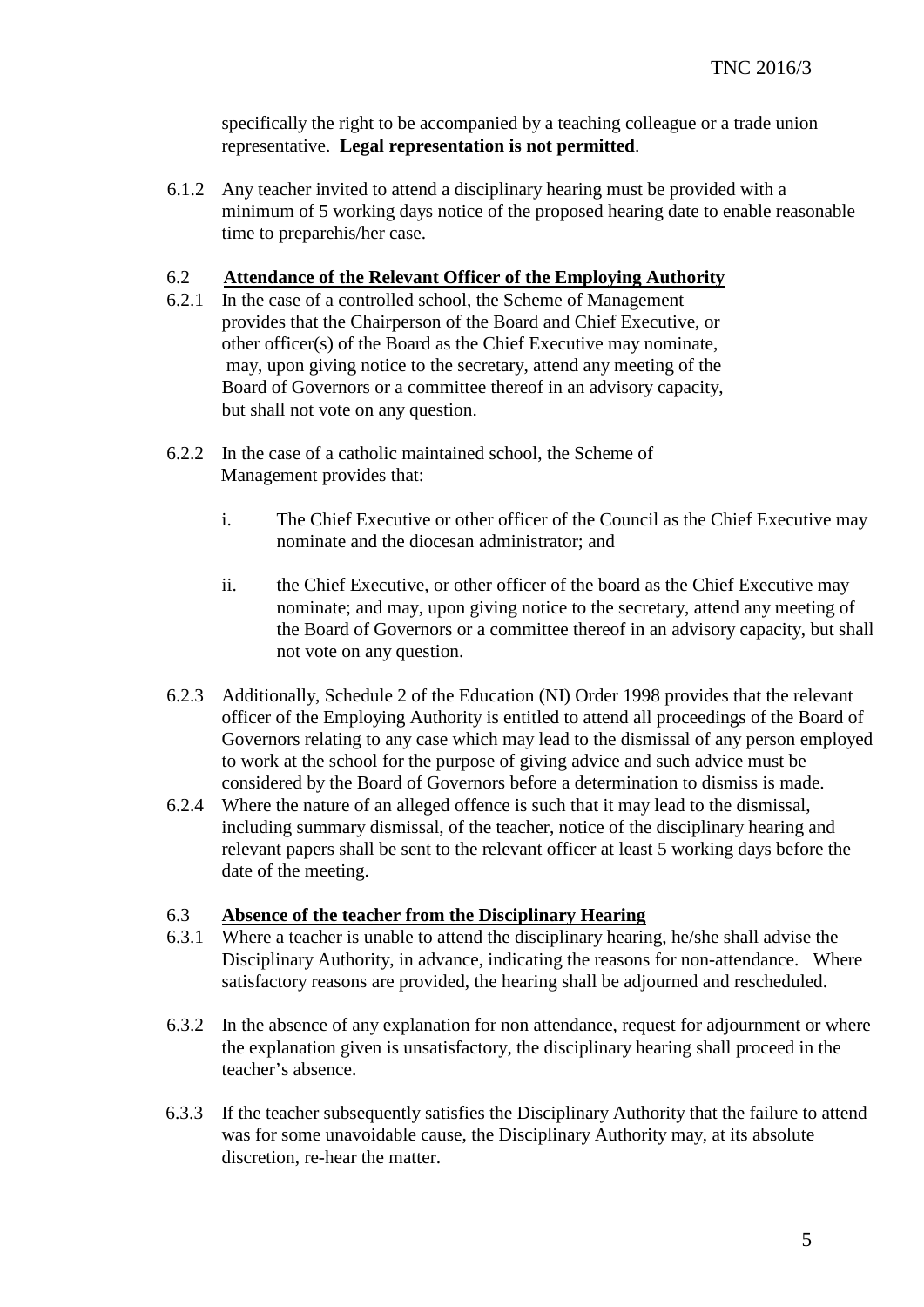6.3.4 Where the teacher indicates that he/she is unable to attend due to illness the Disciplinary Authority reserves the right to obtain an independent medical report and to progress the case, as appropriate, including conducting any hearings on the basis of written submissions.

#### 6.4 **The Procedure at the Disciplinary Hearing**

- 6.4.1 At the start of the meeting the Chairperson shall introduce the panel and the role of any other person present eg. a note taker or the relevant officer of the Employing Authority.
- 6.4.2 The Chairperson shall explain clearly the purpose of the meeting and outline the procedure to be followed.
- 6.4.3 Where the teacher attends alone, the Chairperson shall remind the teacher of the right to be accompanied by a teaching colleague or trade union representative. If the teacher seeks to be accompanied, but the colleague/representative is unable to attend and a satisfactory reason is provided, the hearing should be postponed.
- 6.4.4 The Chairperson shall state clearly the allegations, referring, where appropriate, to any documentary evidence. Only those allegations stated in writing, in advance, shall be dealt with at the hearing
- 6.4.5 The teacher will be expected to respond directly to the Disciplinary Authority at the hearing and to answer the allegations. The teacher may confer with the teaching colleague or representative accompanying him/her and, in exceptional circumstances and with the agreement of Management, may be represented by this person.
- 6.4.6 The Chairperson, or through him/her, any member of the Disciplinary Authority, may ask questions of the teacher or the colleague/representative to ensure the issues are fully explored and the facts established.
- 6.4.7 The teacher shall be asked if there is any further information he or she wishes to have considered.
- 6.4.8 Where the Disciplinary Authority considers that points raised at the hearing require further investigation or clarification, or where further offences have come to light, the meeting shall be adjourned to enable investigations to be completed before a decision is made. Where possible, the teacher and representative shall be given an indication of the anticipated time required for such investigation.
- 6.4.9 Otherwise, the Chairperson shall explain that, following the Disciplinary Authority's deliberation, it will come to a decision which shall be sent to the teacher in writing. The teacher and his teaching colleague/ representative shall withdraw from the interview.
- 6.4.10 The Disciplinary Authority shall review all the evidence and decide what are the relevant facts. The Disciplinary Authority shall satisfy itself in respect of the allegations made and decide: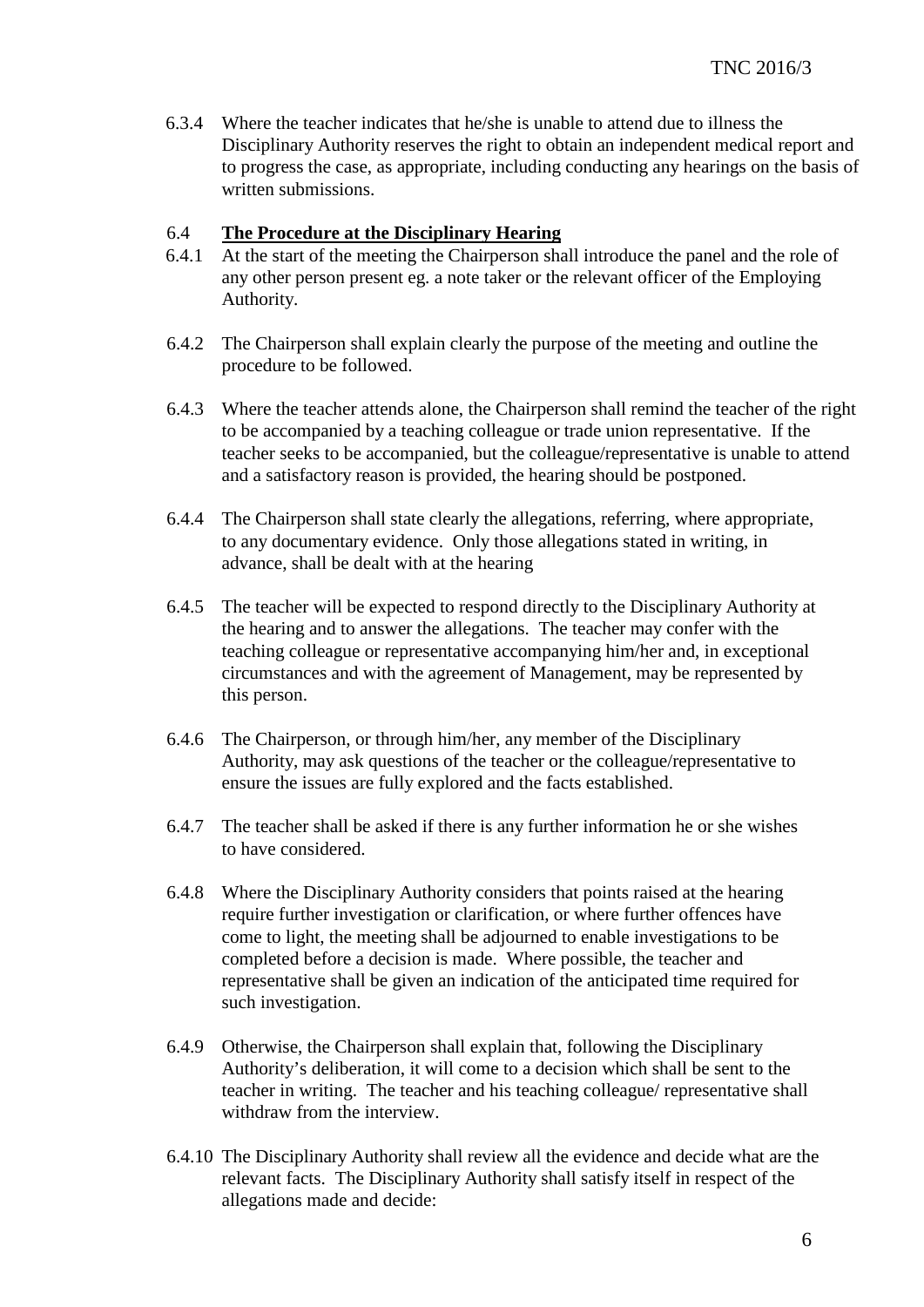- i. have the allegations been substantiated
- ii. are there any mitigating circumstances
- iii. what penalty (if any) should be imposed.

In arriving at any conclusions or in making any decision the Disciplinary Authority shall take account of relevant factors, the previous record of the teacher and any admission/s made in the course of the disciplinary hearing.

- 6.4.11 Guidance on the classification of potential offences and the level of disciplinary action that may be appropriate can be obtained from Appendix 1 - "Disciplinary Rules". The list of examples given is not exhaustive and the degree of seriousness of the offence will determine the category under which it will be considered.
- 6.4.12 In arriving at its conclusions the Disciplinary Authority is required to act reasonably and to base its conclusions on the balance of probabilities.
- 6.4.13 The Disciplinary Authority shall inform the teacher, in writing, of its decision as expeditiously as possible. Where it is decided to issue a disciplinary warning, including an oral warning, or take further disciplinary action, other than dismissal, the teacher shall be informed in writing and of the consequences of a recurrence of the same or a similar offence or the occurrence of a further offence within the appropriate specified period. The letter shall advise the teacher of the appeals process in accordance with the Disciplinary Procedure and shall be copied to the Employing Authority. The teacher shall also be reminded of the provisions available under the employing authority's welfare arrangements.
- 6.4.14 A disciplinary warning will take effect either from the date on which it is issued or, where an appeal is lodged, from the date of the notification of the appeal decision.
- 6.4.15 Where the disciplinary decision is to dismiss the teacher the procedure in paragraph 7 must be followed.

#### **7. Dismissal Procedure**

- 7.1 A criminal conviction outside employment shall not be treated as an automatic reason for dismissal regardless of whether the offence has any relevance to the duties of the individual as a teacher. The main consideration shall be whether the offence is one that makes the individual unable and/or unsuitable to discharge their contractual duties as a teacher. Teachers shall not be dismissed solely because a charge against them is pending or because they are absent through having been held in custody.
- 7.2 Schedule 2 of the Education (N.I.) Order 1998 provides that a Board of Governors shall afford the teacher**,** whom it proposes to dismiss**,** an opportunity of making representations with respect to the proposal, to such person or persons as the Board of Governors may appoint for the purpose and have regard to any representations made. Such representations do not constitute an appeal.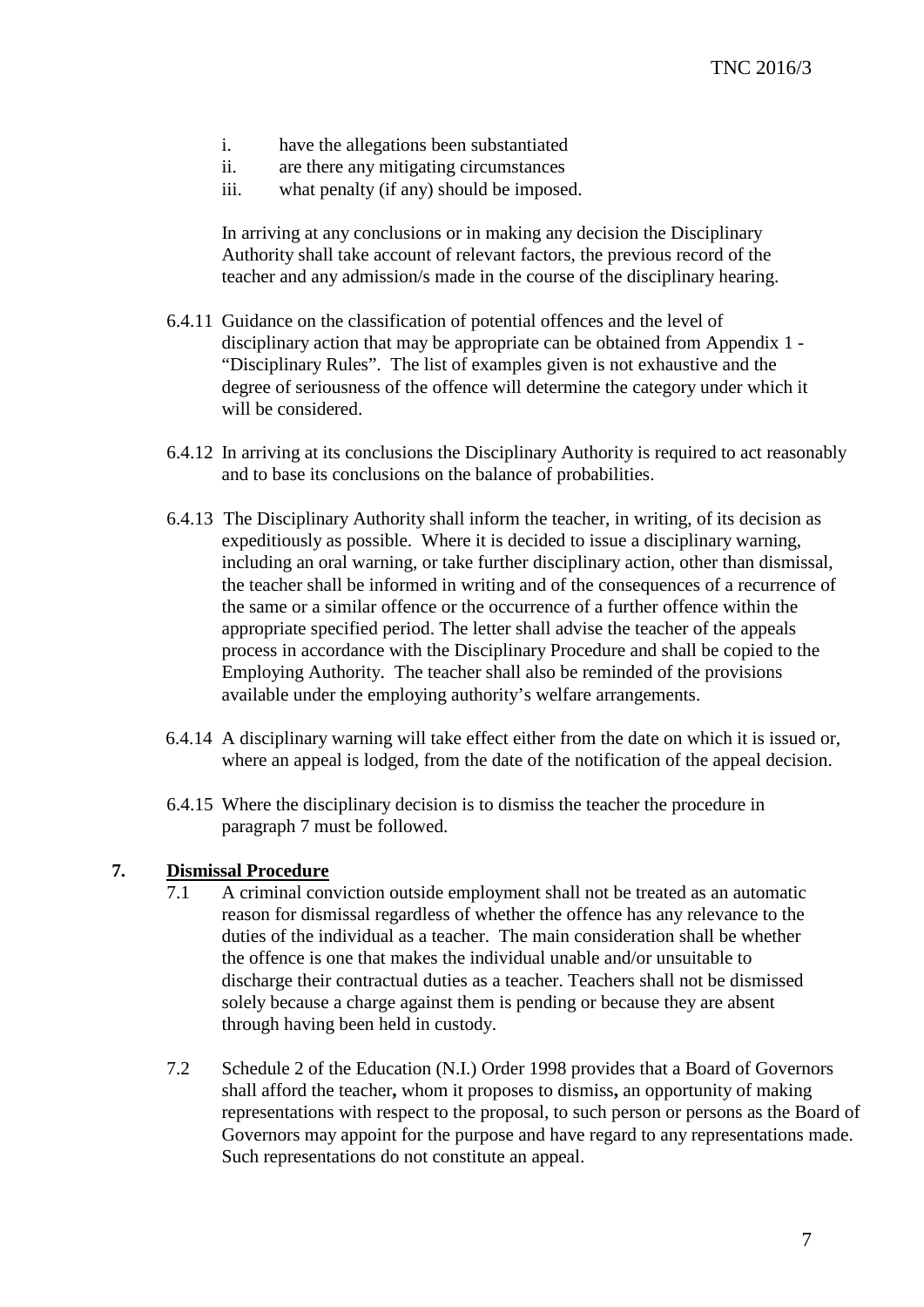7.3 It is recommended that the remaining governors, excluding those who constituted the Disciplinary Authority, should consider the representations.

#### 7.4 **In the case of dismissal with notice the following procedure shall be applied**.

7.4.1 The teacher shall be informed in writing of the intention to make a determination to dismiss and of the proposed effective date of dismissal taking into account entitlement to statutory notice. He/she shall be informed of the right to make representations, either in writing or orally, to the Board of Governors and of the right to appeal the decision to an Independent Appeals Committee. The time limits should, where possible, be adhered to, but may be extended in exceptional circumstances and with the agreement of the parties.

#### **Exercising Right to make Representations**

- 7.4.2 Where the teacher chooses to make representations to the Board of Governors he/she shall write to the Chairperson, within 5 working days of the date of the letter indicating the intention to dismiss being received.The Chairperson shall convene a meeting, in accordance with paragraphs 7.2 and 7.3, to take place as soon as practicable and normally no later than 10 working days from the receipt of the request.
- 7.4.3 Having heard and considered the representations, the determination of the Board of Governors shall be notified to the teacher within 5 working days of the date of the meeting.
- 7.4.4 Where the decision of the Board of Governors is to confirm the intention to dismiss the teacher shall be advised in writing of his**/**her right to appeal to the Independent Appeals Committee in accordance with paragraph7.5 of the Disciplinary Procedure.

#### **Exercising Right to proceed directly to Independent Appeal**

 7.4.5 Where the teacher chooses not to make representations, but to proceed directly to Independent Appeal, he/she shall write to the Secretary of the Independent Appeal Committee at the Labour Relations Agency within 10 working days of the date of the disciplinary decision, setting out the grounds of the appeal. A copy of this letter should also be sent to the Chairperson of the Board of Governors and to the Employing Authority.

#### **Notice of Dismissal**

7.4.6 The Employing Authority must be kept informed of the progress of the case. Where the appeal is not upheld by the Independent Appeals Committee the Employing Authority will issue the formal notice of dismissal terminating the teacher's contract of employment.

#### 7.5 **In the case of summary dismissal the following procedure shall be applied.**

7.5.1 Where, after investigation and a disciplinary hearing, a teacher is considered to have committed gross misconduct, the Board of Governors has the right to dismiss the teacher summarily. Summary dismissal means dismissal without notice and without payment in lieu of notice. Examples of gross misconduct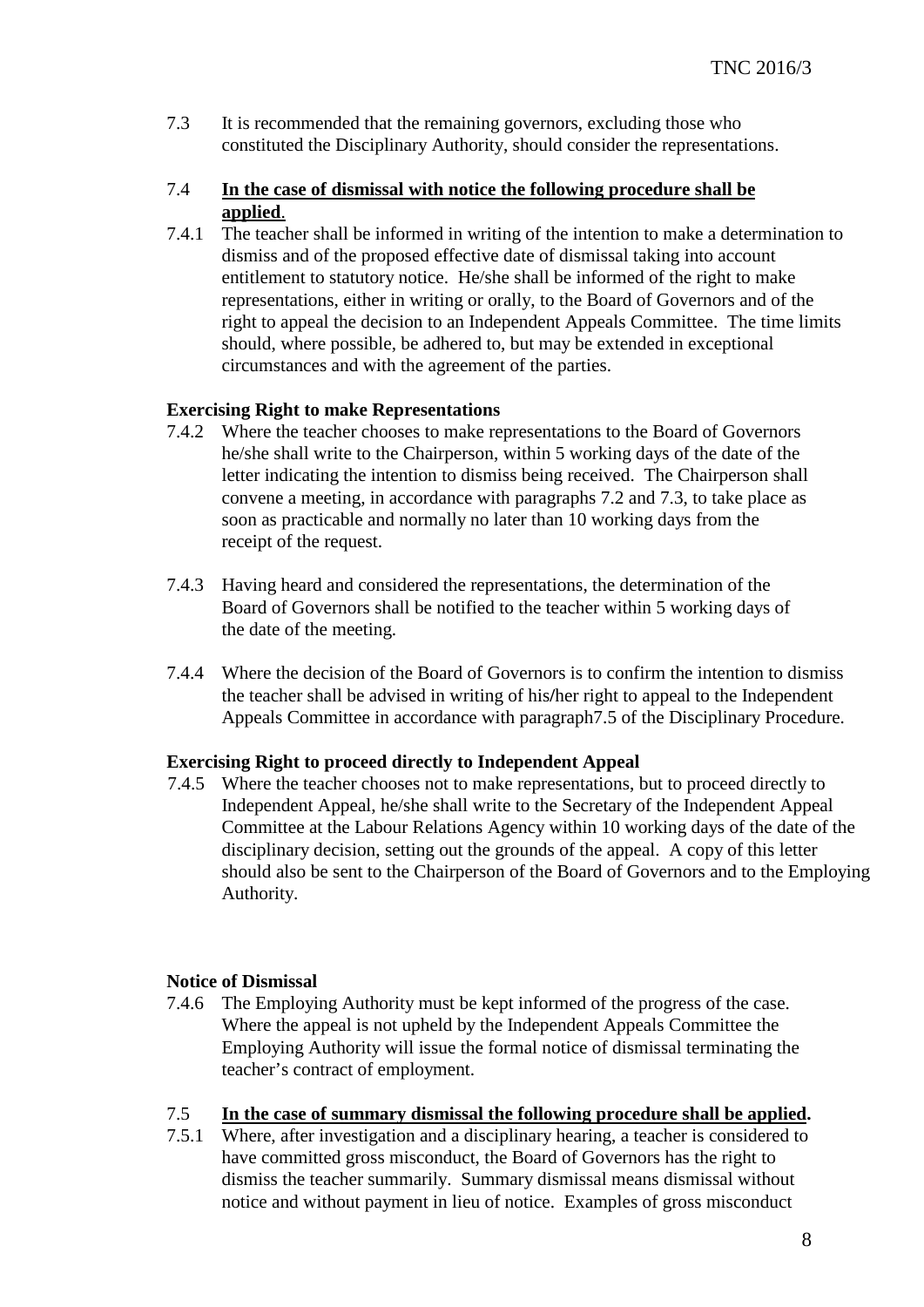include offences such as theft, physically violent behaviour, obscene behaviour and fraud.

- 7.5.2 The Employing Authority must be consulted before a decision is made to summarily dismiss a teacher.
- 7.5.3 The Board of Governors shall inform the teacher in writing, of the intention to make a determination to summarily dismiss, advise of the right to make representations, either in writing or orally, to the Board of Governors and of the right of Appeal to the Independent Appeals Committee.
- 7.5.4 The Board of Governors shall advise the teacher in writing, that payment of salary shall cease with effect from the date of the intention to make a determination to summarily dismiss and that the dismissal shall stand, subject to the outcome of the Appeal process.
- 7.5.5 Where the appeal to the Independent Appeal Committee is upheld, salary, service and pension rights shall be reinstated from the date of the intention to make a determination to dismiss, subject to the nature and content of a lesser penalty substituted by the Appeals Committee.
- 7.5.6 The Employing Authority shall issue the formal letter of dismissal terminating the teacher's contract of employment.

# **8. Records**

- 8.1 Disciplinary records shall be kept, detailing the nature of any breach of discipline, the action taken and the reasons for it, whether an appeal was lodged, its outcome and any subsequent development. These records shall be carefully safe guarded and kept confidential and it is recommended that records of formal written warnings and above should be also sent to and retained by the Employing Authority. In the case of Catholic Maintained Schools this will apply only to final written warnings and above.
- 8.2 The warning/s shall expire as follows:
	- i. verbal warnings on completion of six months satisfactory conduct
	- ii. written warnings on completion of one year's satisfactory conduct
	- iii. final written warnings normally on completion of one year's satisfactory conduct. In particularly serious cases, a final written warning may remain current for two years
	- iv. further disciplinary action, short of dismissal on completion of two year's satisfactory conduct
- 8.3 However, where disciplinary investigation or action is undertaken in the context of child protection, all details relating to the complaint and disciplinary sanction shall be retained on the teacher's file for a period of 5 years. Where a formal referral is made to Police or Social Services the record of the complaint and action taken shall be retained on the teacher's file indefinitely unless the teacher is subsequently totally exonerated in which case the record will be expunged.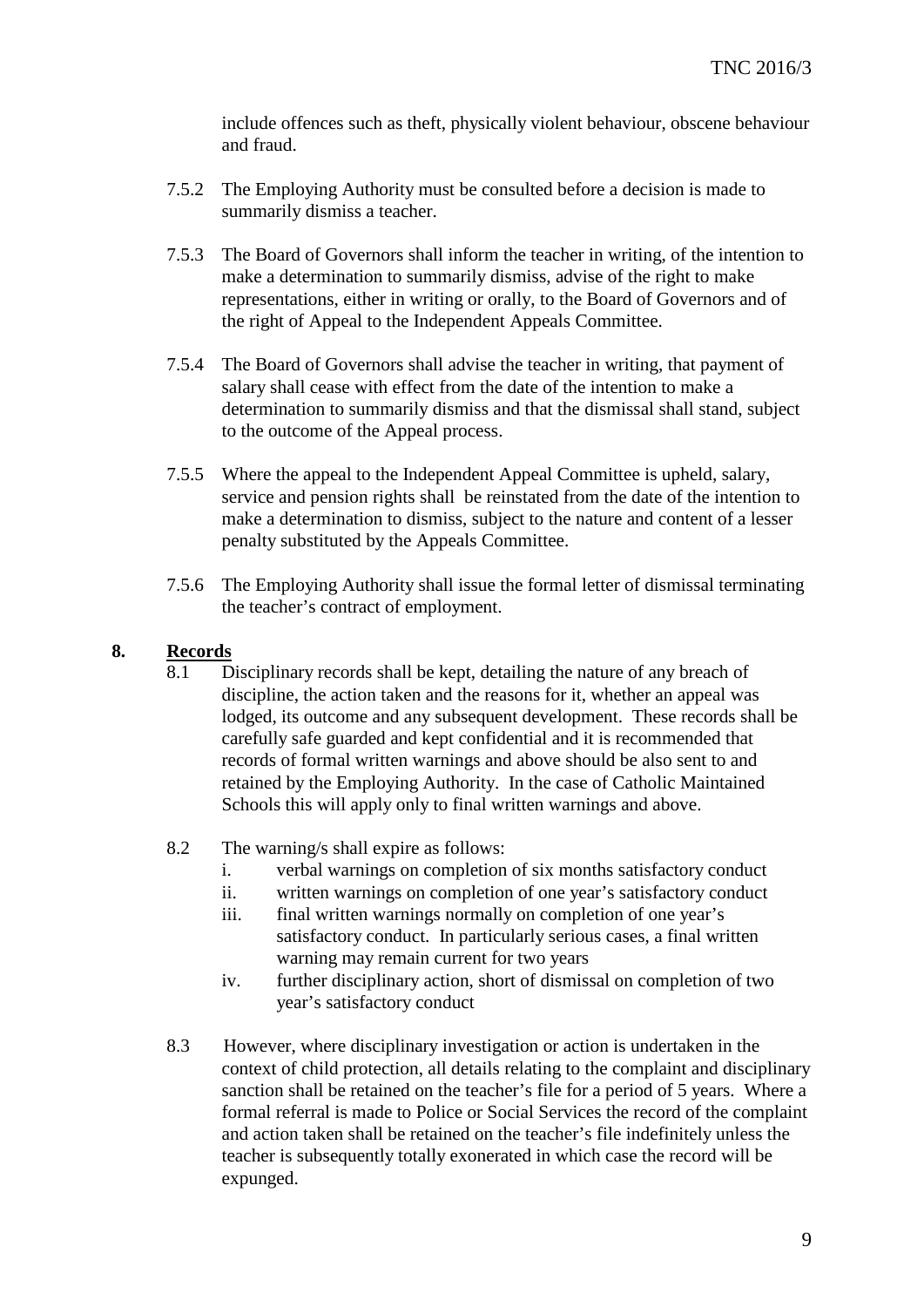- 8.4 Except as detailed in paragraph 8.3 disciplinary records will be expunged in accordance with paragraph 8.2.
- 8.5 If a teacher at any subsequent disciplinary hearing alleges to have no history of disciplinary action, any past disciplinary warnings may be cited.
- 8.6 A teacher's record may be made available for inspection by him/her or at the teacher's written request by a full time official of a recognised trade union.

Access to records relating to child protection matters is governed by the provisions outlined in the booklet "Pastoral Care in Schools: Child Protection."

#### **Appendix I**

# **DISCIPLINARY RULES**

#### **1. DEFINITIONS**

## **1.1 Misconduct**

Misconduct is an offence for which a warning shall normally be the appropriate disciplinary action.

#### **1.2 Serious Misconduct**

Can be repeated offences of the nature normally dealt with under 1.1 or an offence of a more serious nature which would normally warrant dismissal (with notice).

**1.3 Gross Misconduct**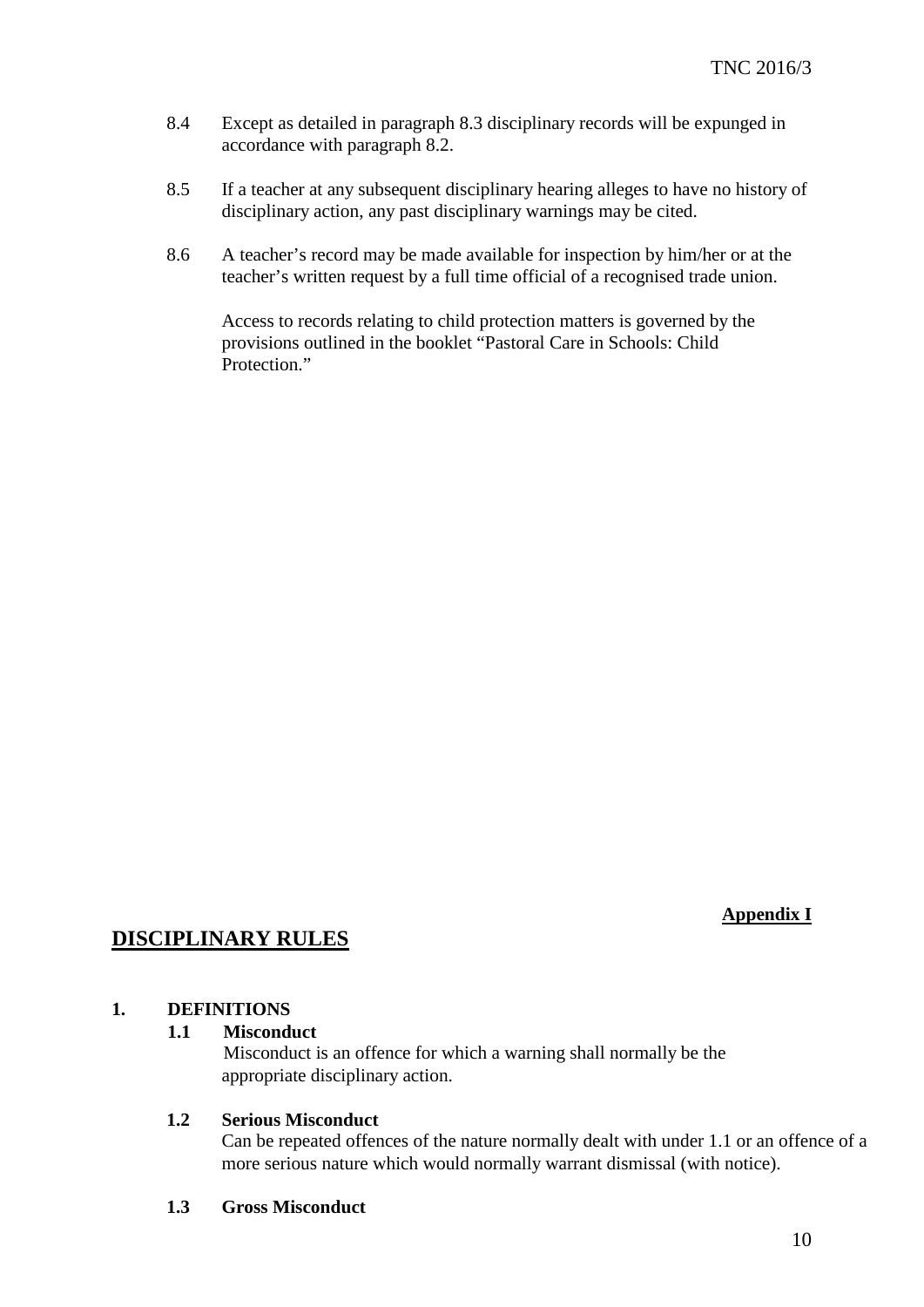Is an offence so serious it would normally warrant summary dismissal.

#### **1.4 Summary Dismissal**

Is the termination of the contract of employment without notice where the offence committed has been established, after investigation and disciplinary hearing, as gross misconduct.

#### **1.5 Precautionary Suspension**

Is with full pay pending investigation. It shall not be seen as a penalty, but a precautionary action.

#### **2. DISCIPLINARY RULES/OFFENCES**

It is not possible to define every circumstances which shall constitute misconduct and these disciplinary rules are provided as guidance only.

In considering the level of warning or other disciplinary action to be taken, the Disciplinary Authority shall consider the previous record of the teacher, any mitigating circumstances, any pattern of misconduct, the currency of any previous disciplinary warning, the recurrence of the same or similar offence/s or the occurrence of a further offence within the specified time period.

**The following are examples of situations which constitute an offence under the rules and shall lead to disciplinary action. The list is not exhaustive and the degree of seriousness of the offence shall determine the category under which it shall be considered.**

#### **3. MISCONDUCT**

**Minor incidents of the following offences shall normally warrant a verbal or written warning or other disciplinary action short of dismissal. However, the degree of seriousness of the offence may warrant consideration under "serious or gross misconduct".**

- **3.1** Unsatisfactory time-keeping arriving late or leaving early without permission.
- **3.2** Unauthorised absence from place of work misuse of the school/employing authority's time.
- **3.3** Sickness absence persistent failure to give proper notice inaccordance with school/employing authority's instructions.
- **3.4** Absence unacceptably high levels and frequencies.
- **3.5** Insubordination bad language, bad behaviour, insolence or refusal to carry out reasonable and legitimate instructions.
- **3.6** Being an accessory to a disciplinary offence.
- **3.7** Unsafe working refusal or neglect to observe security and safety regulations, including the proper use of safety clothing and equipment issued by the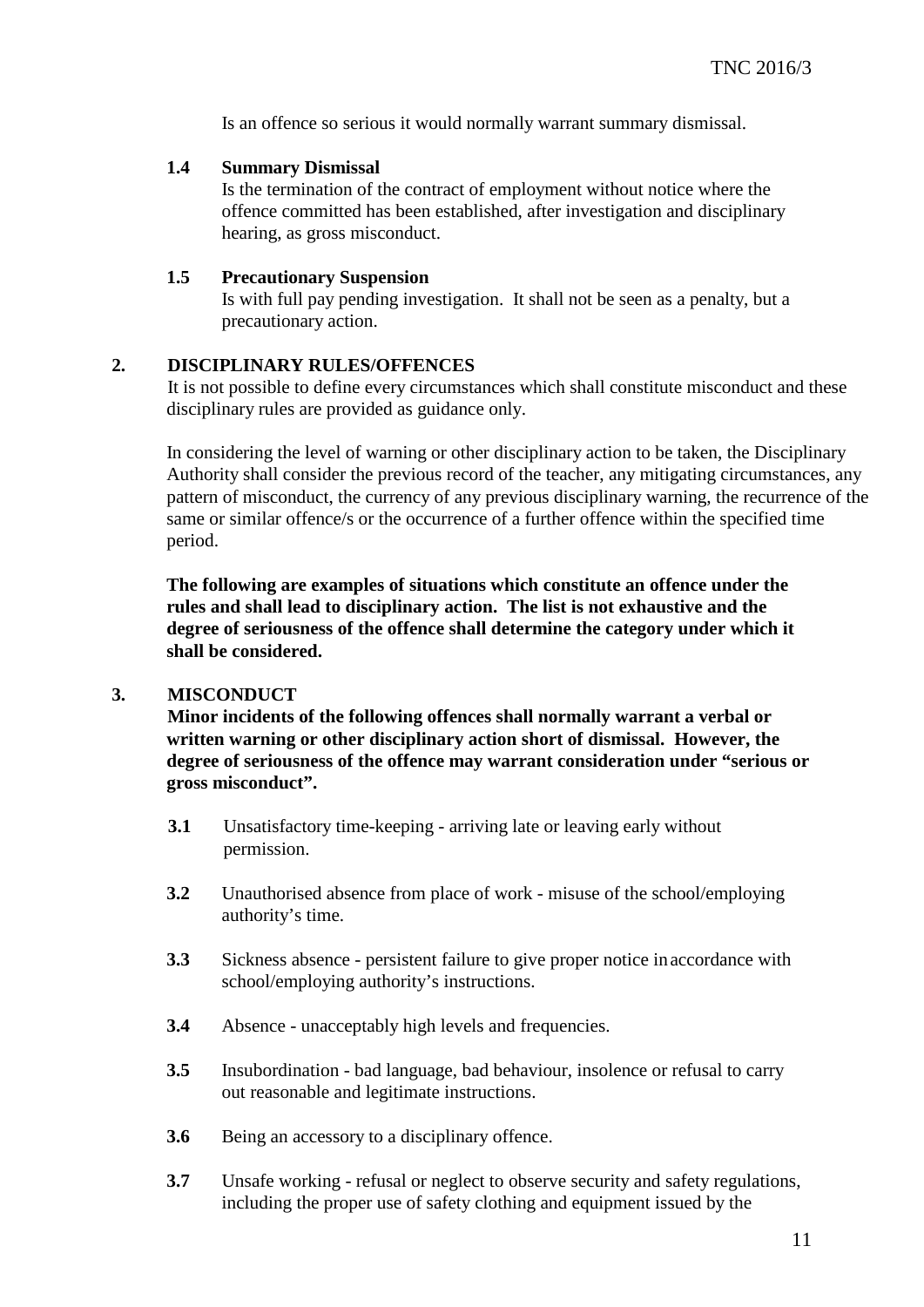school/employing authority, breaches of statutory requirements under Health and Safety legislation.

- **3.8** Carelessness resulting in loss or damage to, or waste of, property entrusted to his/her care, including misuse of telephone or other unauthorised use of equipment.
- **3.9** Unprofessional conduct to pupils, staff, parents or visitors.
- **3.10** Participation in, support of or condoning of action/s without proper use of the Grievance Procedure or other agreed industrial relations procedure/s.
- **3.11** Vexatious use of the Grievance Procedure i.e. wilful and frequent pursuit of issues of no real substance.
- **3.12** Confidentiality unauthorised disclosure of the school/employing authority's information which might prejudice the school/employing authority's interests.
- **3.13** Unauthorised collections of money.
- **3.14** Documentation failure to complete required documentation correctly and on time.
- **3.15** Undertaking such other activities, without notice or approval, which may affect the proper performance of duties.

#### **4. SERIOUS OR GROSS MISCONDUCT -**

- **4.1** Physical violence actual or threatened
- **4.2** Malicious damage to property belonging to the school/employing authority, its clients or employees; unauthorised use, misuse, waste or removal of this property.
- **4.3** Harassment, including sexual harassment, of other staff, pupils, parents, visitors etc.
- **4.4** i. Attending school under the influence of alcohol or proscribed drugs.
	- ii. Consuming intoxicants during working hours or bringing intoxicants into the premises without permission.
	- iii. Alcohol/drug abuse being in an unfit mental and/or physical state induced by these substances.

In considering a case of misconduct under any of the above, the teacher shall be advised of the provision available under the Employing Authority's welfare arrangements.

**4.5** Working for another employer or self employed during hours contracted to work for the school/employing authority.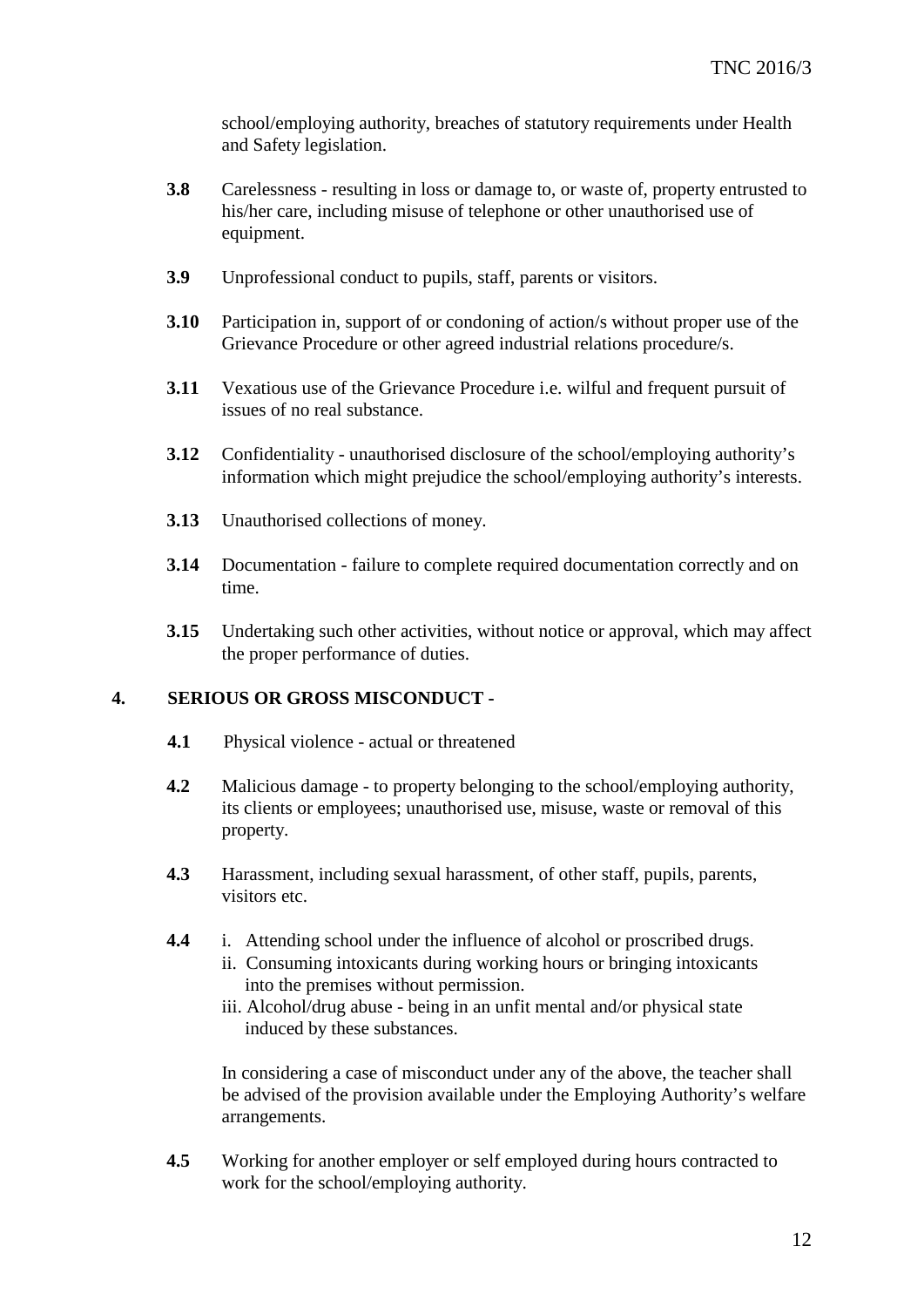- **4.6** Abuse of the Sick Pay Scheme,
- **4.7** Unauthorised entry to school premises outside normal hours of use.
- **4.8** Falsification of records examples include application forms, expense claims, etc.
- **4.9** Theft or other indictable offences or Police charge on such an offence which renders the teacher unsuitable for continued employment by the school/employing authority.
- **4.10** Fraud
- **4.11** Consumption of alcohol while in charge of or driving a school vehicle and/or while in charge of a group of young people.
- **4.12** Abuse of authority
- **4.13** Indecent conduct or obscene behaviour
- **4.14** Corrupt or improper practices.
- **4.15** Behaviour which brings the school into serious disrepute.

#### **Appendix II**

#### **The Disciplinary Hearing: Checklist**

- 1. Introduce the Disciplinary Authority
- 2. Explain the purpose of the hearing
- 3. If teacher is not accompanied check
- 4. State the allegations and invite the teacher to respond
- 5. Disciplinary Authority members ask questions
- 6. Invite further comment from teacher